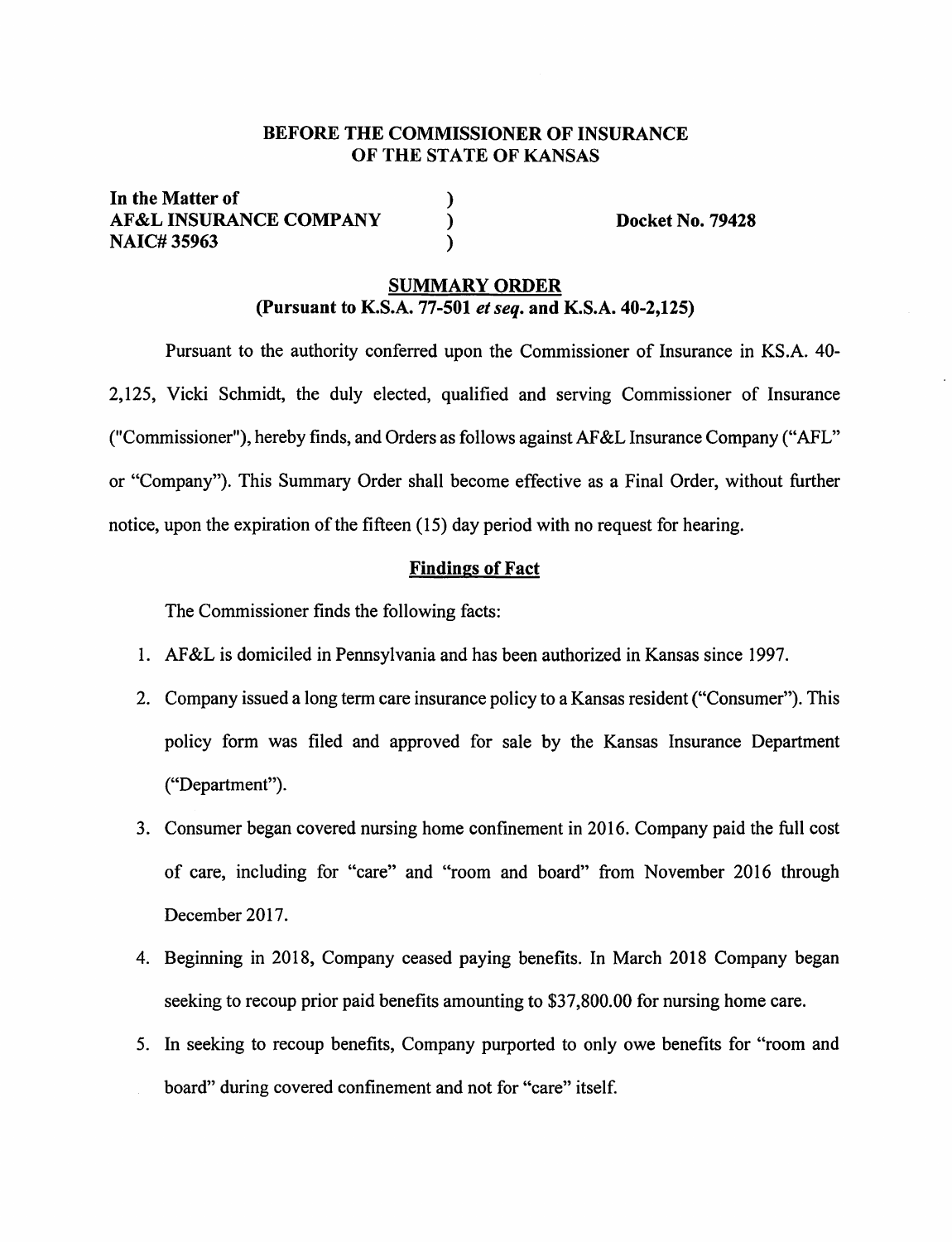- 6. Consumer passed away on March 20, 2018, leaving three months of unpaid benefits. Company was still actively seeking to recoup prior-paid benefits.
- 7. On May 17, 2018, Consumer's family submitted a complaint to Department. Department requested full copies of claim file and policy documents from Company.
- 8. Company responded on June 27, 2018 with partial documentation. Company failed to provide full claim file documentation, including coverage provisions specific to Consumer's current daily benefit limit.
- 9. In its response, Company did agree to cease trying to collect prior-paid benefits but renewed its objection to paying those remaining due. Company renewed its opinion that it only owes "room and board."
- 10. Upon review, Department concluded that the approved policy covered both "room and board" as well as "care" during covered confinement.
- 11. Department sent a letter to Company on August 30, 2018, requesting that Company pay full daily benefits for all covered periods still owed after Company ceased payments. Company failed to respond to request.
- 12. Department sent another letter to Company on November 28, 2018 renewing its request and citing to the unanswered August 30, 2018 letter. The November letter was returned to Department as undeliverable. On December 7, 2018, Department resent letter to an alternate address listed on the return label.
- 13. Company responded on December 28, 2018 indicating it would not alter its decision and stating that coverage for "care" as well as "room and board" would be "financial unsustainable" but not addressing the required coverage provisions in the policy.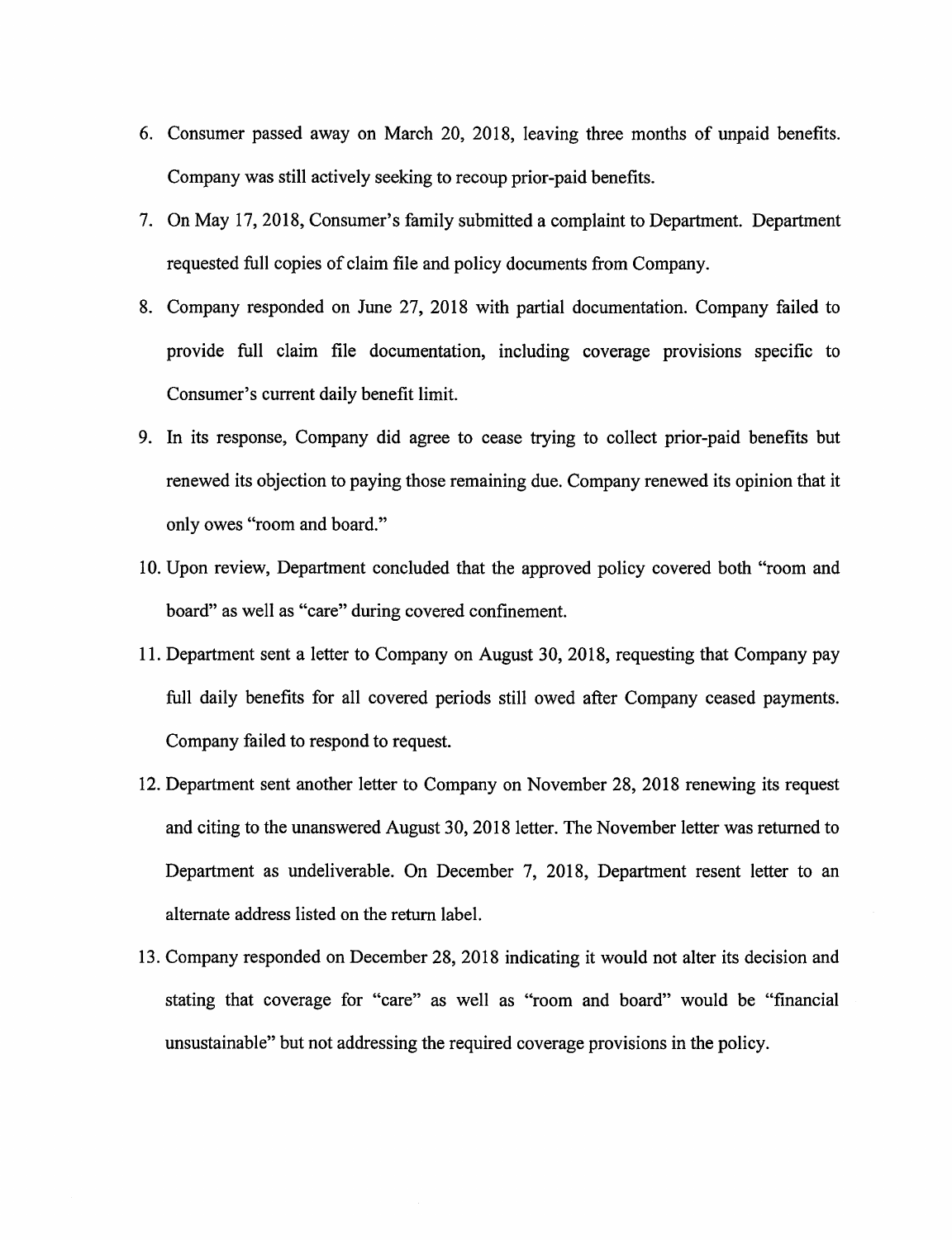- 14. Department again responded to Company on February 25, 2019 with specific policy language citations requiring coverage for both "care" and "room and board."
- 15. On May 8, 2019, Company responded that it now believed it should have paid only for

"care" and not "room and board" based on the policy's tax qualified status and not based

upon approved policy language. It renewed its objection to paying additional benefits.

- 16. Department concludes that benefits for both "room and board" as well as "care" are covered
	- in Consumer's policy and that tax qualified status was not relevant to this analysis.

Relevant policy language includes the following:

**LONG TERM CARE means Nursing Home Care, Assisted Living Facility Care, Home Health Care or Community**  Based Services. Long Term Care does not mean simple rest care, hotel or retirement home expense, Durable Medical **Equipment expense, or any other expense which js related to Your Home.** 

**NURSING HOME CARE means care regularly and customarily provided to Nursing Home patients on a twenty-four**  (24) hour-a-day basis. It must be: 1) care that can either improve or maintain Your condition; and 2) care that is **supervised by licensed and qualified professional personnel** 

**QUALIFIED LONG TERM CARE means necessary diagnostic, preventative, therapeutic, curing, treating, mitigating and .rehabilitative services, and Maintenance or Personal Care Services that are required by a Chronically m Individual** 

> **LONG TERM CARE BENEFITS FOR NURSING HOME AND ASSISTED LIVING FACILITY CARE**

ALL BENEFITS listed under this Section, whether obtained individually or in combination with each other, will not **exceed** in **total, the Daily Maximum Benefit amount for.Nursing Home Care shown** in **the Policy Schedule.** 

**NURSING HOME CARE: Subject to the Elimination Period, We will pay a benefit for each day You are Confined** in a **Nursing Home. We will pay the reasonable charges incurred for room and board, not to. exceed the Daily Maximum Benefit amount for Nursing Home Care shown** in **the Policy Schedule.** 

**ASSISTED LIVING FACILITY CARE: Subject to the Elimination Period, We wiU pay a benefit for each day You are confined** in **an Assisted Living Facility. We will pay the reasonable charges incurred for room and board, not to exceed the:Daily Mnximwn Benefit amount for Assisted Living, Facility Care shown·in the Policy Schedule.** •

17. On August 2, 2019, the Legal Division at the Department wrote to Company detailing

violations and requesting proper claim adjudication on or before August 16, 2019.

Company has not acknowledged receipt or responded to that request as of the date of this

Order.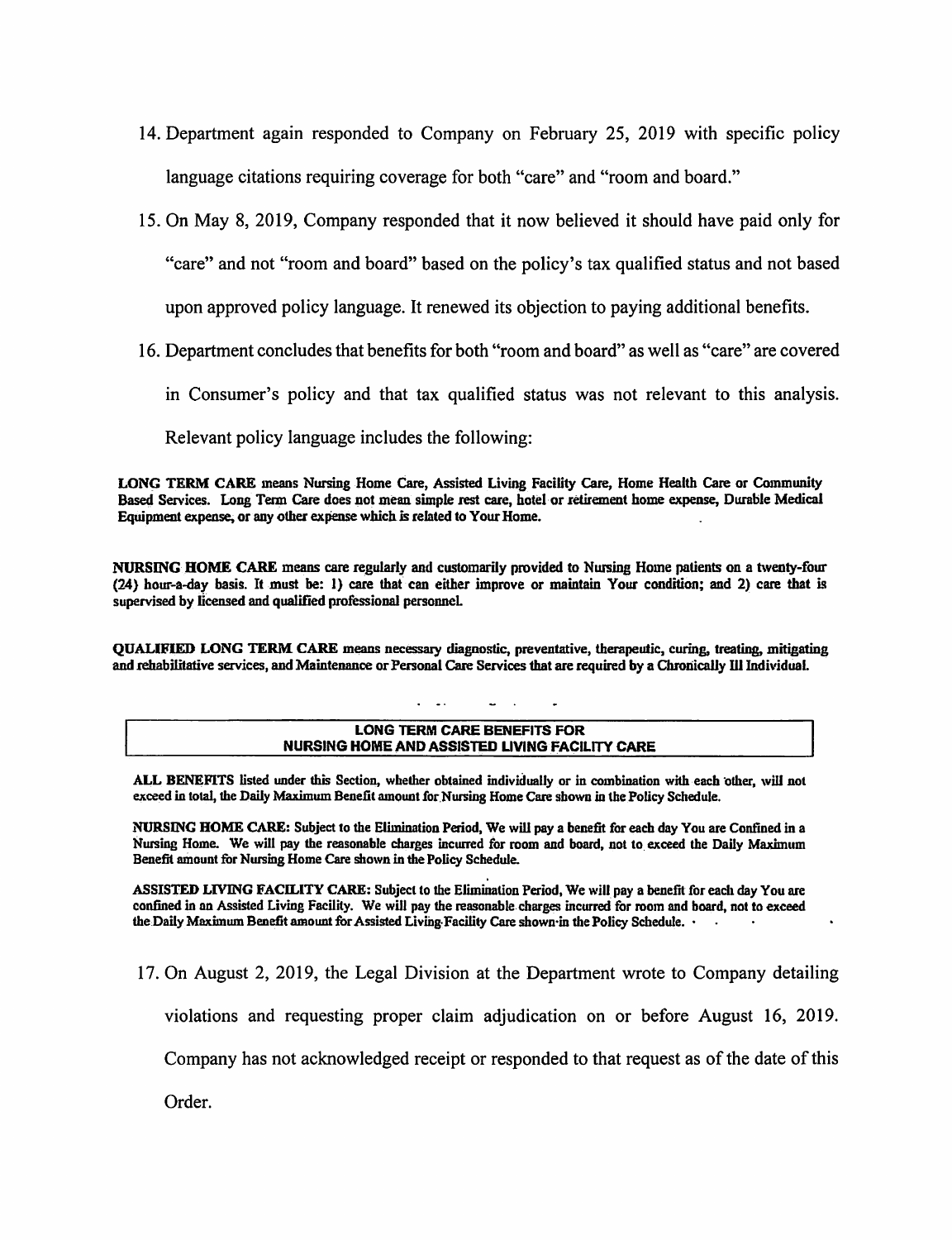# **Applicable Law**

1. K.S.A. 40-2,125 provides, in part:

a) If the commissioner determines after notice and opportunity for a hearing that any person has engaged or is engaging in any act or practice constituting a violation of any provision of Kansas insurance statutes or any rule and regulation or order thereunder, the commissioner may in the exercise of discretion, order any one or more of the following:

( 1) Payment of a monetary penalty of not more than \$1,000 for each and every act or violation, unless the person knew or reasonably should have known such person was in violation of the Kansas insurance statutes or any rule and regulation or order thereunder, in which case the penalty shall be not more than \$2,000 for each and every act or violation;

(2) suspension or revocation of the person's license or certificate if such person knew or reasonably should have known that such person was in violation of the Kansas insurance statutes or any rule and regulation or order thereunder; or

(3) that such person cease and desist from the unlawful act or practice and take such affirmative action as in the judgment of the commissioner will carry out the purposes of the violated or potentially violated provision.

2. **K.S.A.** 40-2228h, provides:

(a) Within 30 days after receipt of any claim, and amendments thereto, any insurer issuing a policy of long-term care insurance shall pay a clean claim for reimbursement in accordance with this section or send a written or electronic notice acknowledging receipt of and the status of the claim. Such notice shall include the date such claim was received by the insurer and state that:

( 1) The insurer refuses to reimburse all or part of the claim and specify each reason for denial; or

(2) additional information is necessary to determine if all or any part of the claim will be reimbursed and what specific additional information is necessary.

(b) If any insurer issuing a policy of long-term care insurance fails to comply with subsection (a), such insurer shall pay interest at the rate of 1% per month on the amount of the claim that remains unpaid 30 days after the receipt of the claim. The interest paid pursuant to this subsection shall be included in any late reimbursement without requiring the person who filed the original claim to make any additional claim for such interest.

( c) After receiving a request for additional information, the person claiming reimbursement shall submit all additional information requested by the insurer within 30 days after receipt of the request for additional information. Failure to furnish such additional information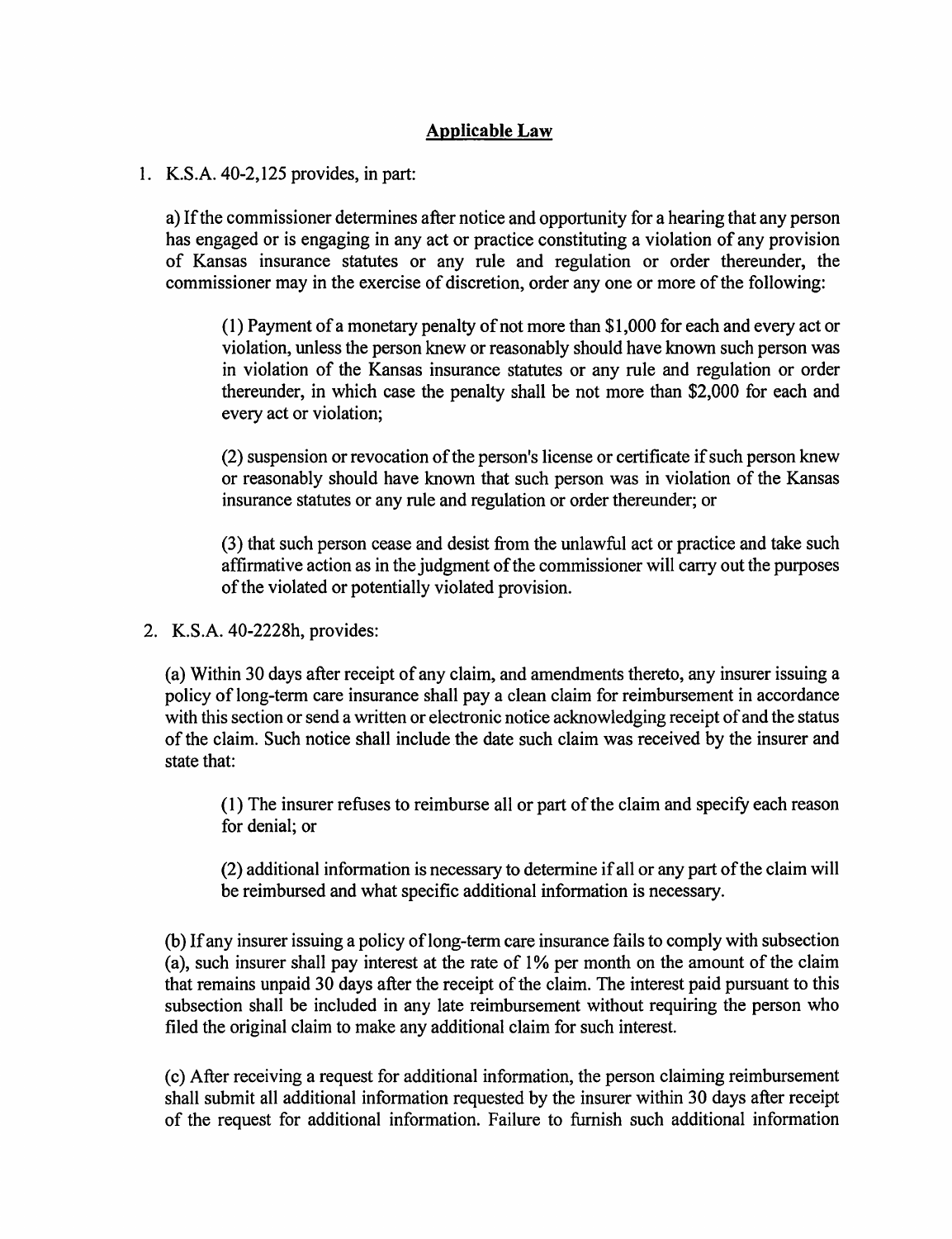within the time required shall not invalidate nor reduce the claim if it was not reasonably possible to give such information within such time, provided such proof is furnished as soon as possible as defined (within the time prescribed) in paragraph (7) of subsection (A) of K.S.A. 40-2203, and amendments thereto.

( d) Within 30 days after receipt of all the requested additional information, an insurer issuing a policy of long-term care insurance shall pay a clean claim in accordance with this section or send a written or electronic notice that states:

( 1) Such insurer refuses to reimburse all or part of the claim; and

(2) specifies each reason for denial. Any insurer issuing a policy of long-term care insurance that fails to comply with this subsection shall pay interest on any amount of the claim that remains unpaid at the rate of 1% per month.

( e) The provisions of subsection (b) shall not apply when there is a good faith dispute about the legitimacy of the claim, or when there is a reasonable basis supported by specific information that such claim was submitted fraudulently.

(f) Any violation of this act by an insurer issuing a policy of long-term care insurance with flagrant and conscious disregard of the provisions of this act or with such frequency as to constitute a general business practice shall be considered a violation of the unfair trade practices act in K.S.A. 40-2401 et seq., and amendments thereto.

(g) The commissioner of insurance shall adopt rules and regulations necessary to carry out the provisions of the Kansas long-term care insurance prompt payment act.

#### 3. K.S.A. 40-2404, provides, in part:

(9) *Unfair claim settlement practices.* It is an unfair claim settlement practice if any of the following or any rules and regulations pertaining thereto are either committed flagrantly and in conscious disregard of such provisions, or committed with such frequency as to indicate a general business practice:

(a) Misrepresenting pertinent facts or insurance policy provisions relating to coverages at issue;

(b) failing to acknowledge and act reasonably promptly upon communications with respect to claims arising under insurance policies;

( c) failing to adopt and implement reasonable standards for the prompt investigation of claims arising under insurance policies;

( d) refusing to pay claims without conducting a reasonable investigation based upon all available information;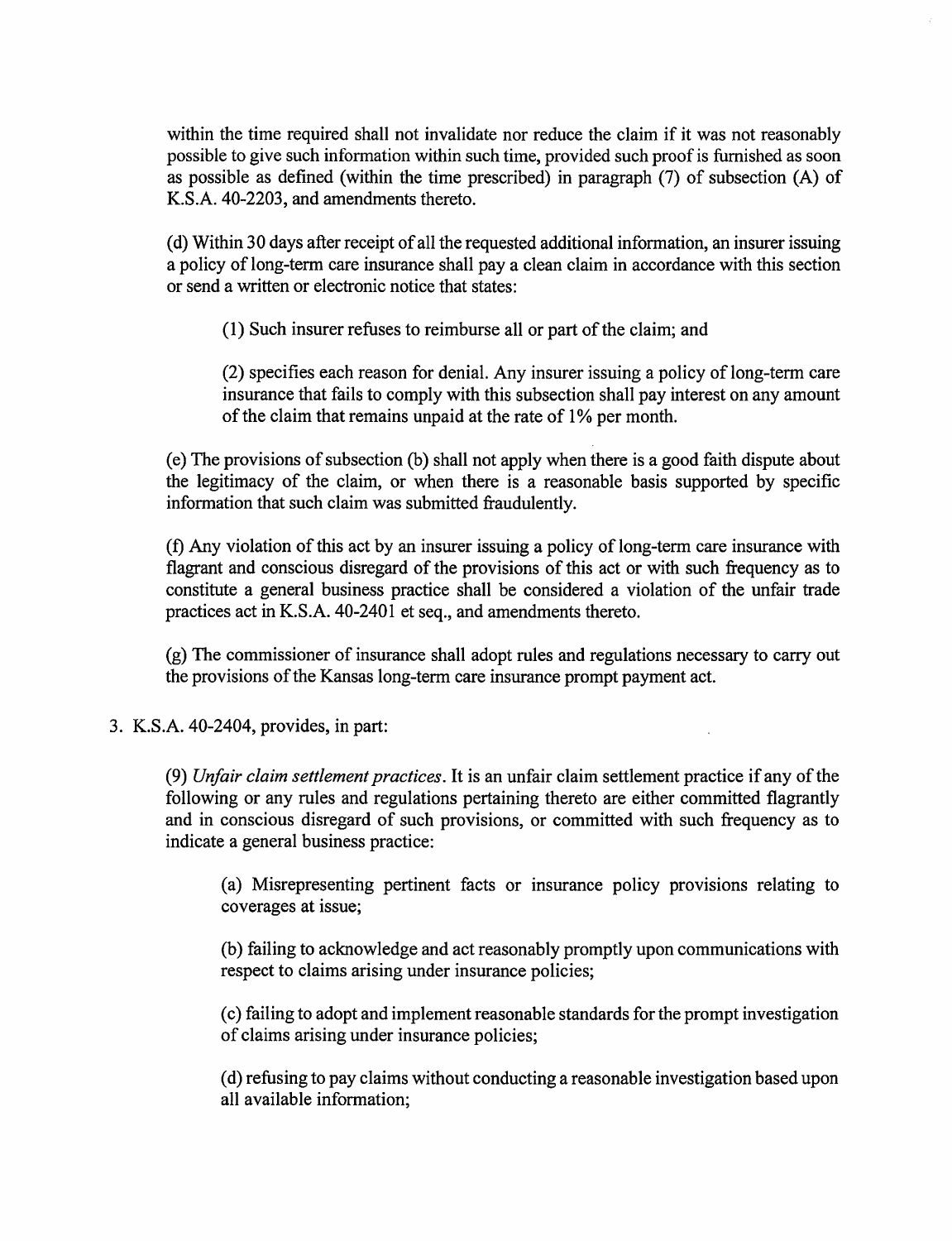( e) failing to affirm or deny coverage of claims within a reasonable time after proof of loss statements have been completed;

(t) not attempting in good faith to effectuate prompt, fair and equitable settlements of claims in which liability has become reasonably clear;

(g) compelling insureds to institute litigation to recover amounts due under an insurance policy by offering substantially less than the amounts ultimately recovered in actions brought by such insureds;

(h) attempting to settle a claim for less than the amount to which a reasonable person would have believed that such person was entitled by reference to written or printed advertising material accompanying or made part of an application;

(i) attempting to settle claims on the basis of an application that was altered without notice to, or knowledge or consent of the insured;

G) making claims payments to insureds or beneficiaries not accompanied by a statement setting forth the coverage under which payments are being made;

(k) making known to insureds or claimants a policy of appealing from arbitration awards in favor of insureds or claimants for the purpose of compelling them to accept settlements or compromises less than the amount awarded in arbitration;

(I) delaying the investigation or payment of claims by requiring an insured, claimant or the physician of either to submit a preliminary claim report and then requiring the subsequent submission of formal proof of loss forms, both of which submissions contain substantially the same information;

(m) failing to promptly settle claims, where liability has become reasonably clear, under one portion of the insurance policy coverage in order to influence settlements under other portions of the insurance policy coverage; or

(n) failing to promptly provide a reasonable explanation of the basis in the insurance policy in relation to the facts or applicable law for denial of a claim or for the offer of a compromise settlement.

# **Conclusions of Law and Orders**

Based on the Findings of Fact enumerated in Paragraphs #1 through #17 and the applicable

# law cited above, **THE COMMISSIONER OF INSURANCE MAKES THE FOLLOWING**

# **ORDERS:**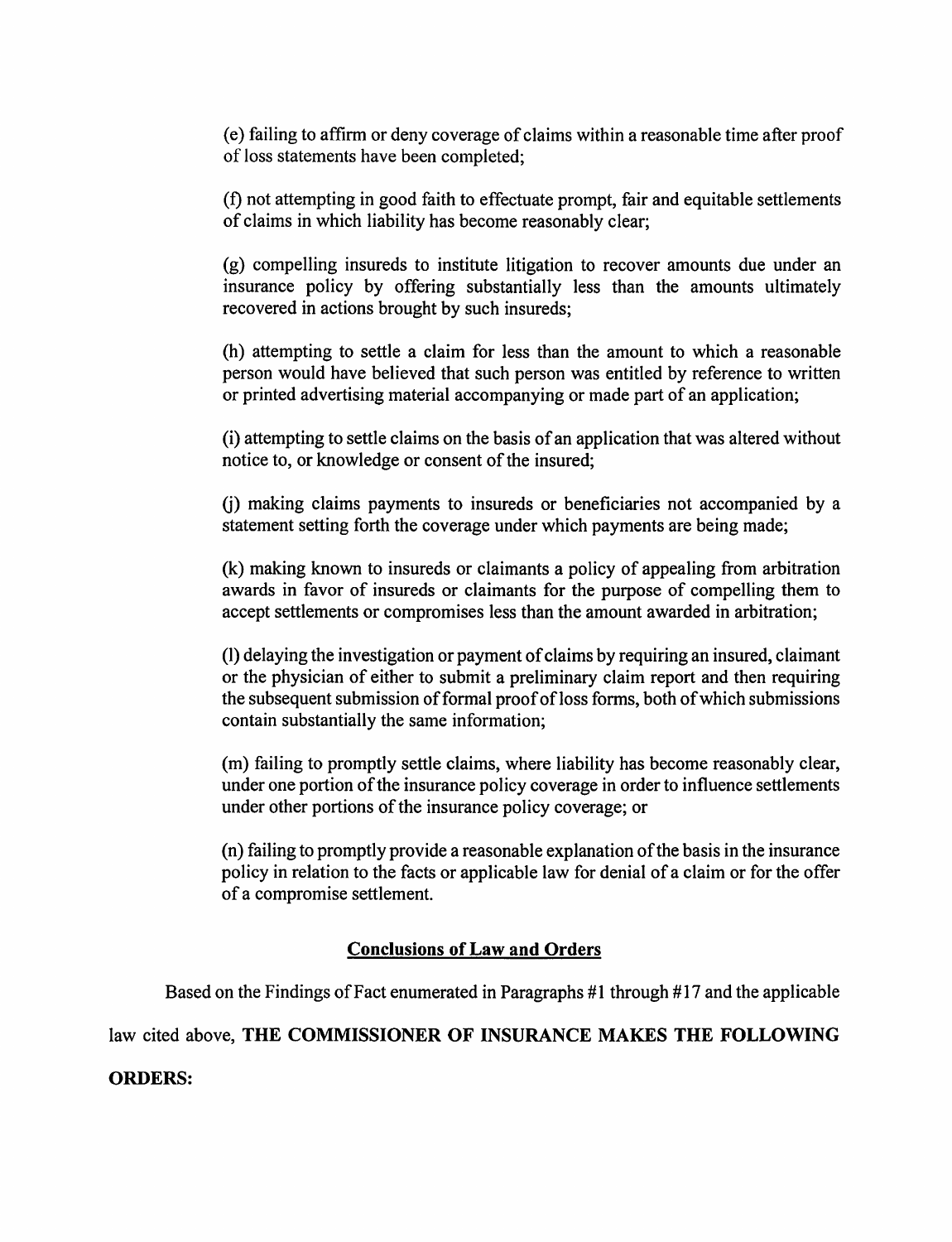- 1. The Commissioner of Insurance has jurisdiction over this matter and shall retain jurisdiction to issue any further orders deemed necessary.
- 2. AF&L has refused to pay claims after becoming reasonably payable and without adequate justification, resulting in a failure to adjudicate claims in good faith.
- 3. AF&L did not respond to proper inquiries of the Department.
- 4. AF&L shall immediately remit full benefits still owed for the months of January, February, and March, 2018, plus statutory interest at a rate of 1% per month from January 1, 2018 until full payment is remitted to the estate of Consumer.
- 5. AF&L shall also immediately remit a penalty in the amount of  $$1,000$ .
- 6. AF&L shall also immediately **CEASE AND DESIST** from any actions that are unlawful under the insurance laws of the state of Kansas, including, but not limited to, the actions described herein.

IT IS SO ORDERED THIS  $3^{\prime4}$  DAY OF JANUARY, 2020, IN THE CITY OF

**TOPEKA, COUNTY OF SHAWNEE, STATE OF KANSAS.** 



Vicki Schmidt Commissioner of Insurance

BY:

In L. McFarland General Counsel

# **NOTICE AND OPPORTUNITY FOR HEARING**

AF&L Insurance Company, within fifteen (15) days of service of this Summary Order, may file with the Kansas Insurance Department a written request for hearing on this Summary Order, as provided by K.S.A. 77-542. In the event a hearing is requested, such request should be directed to: